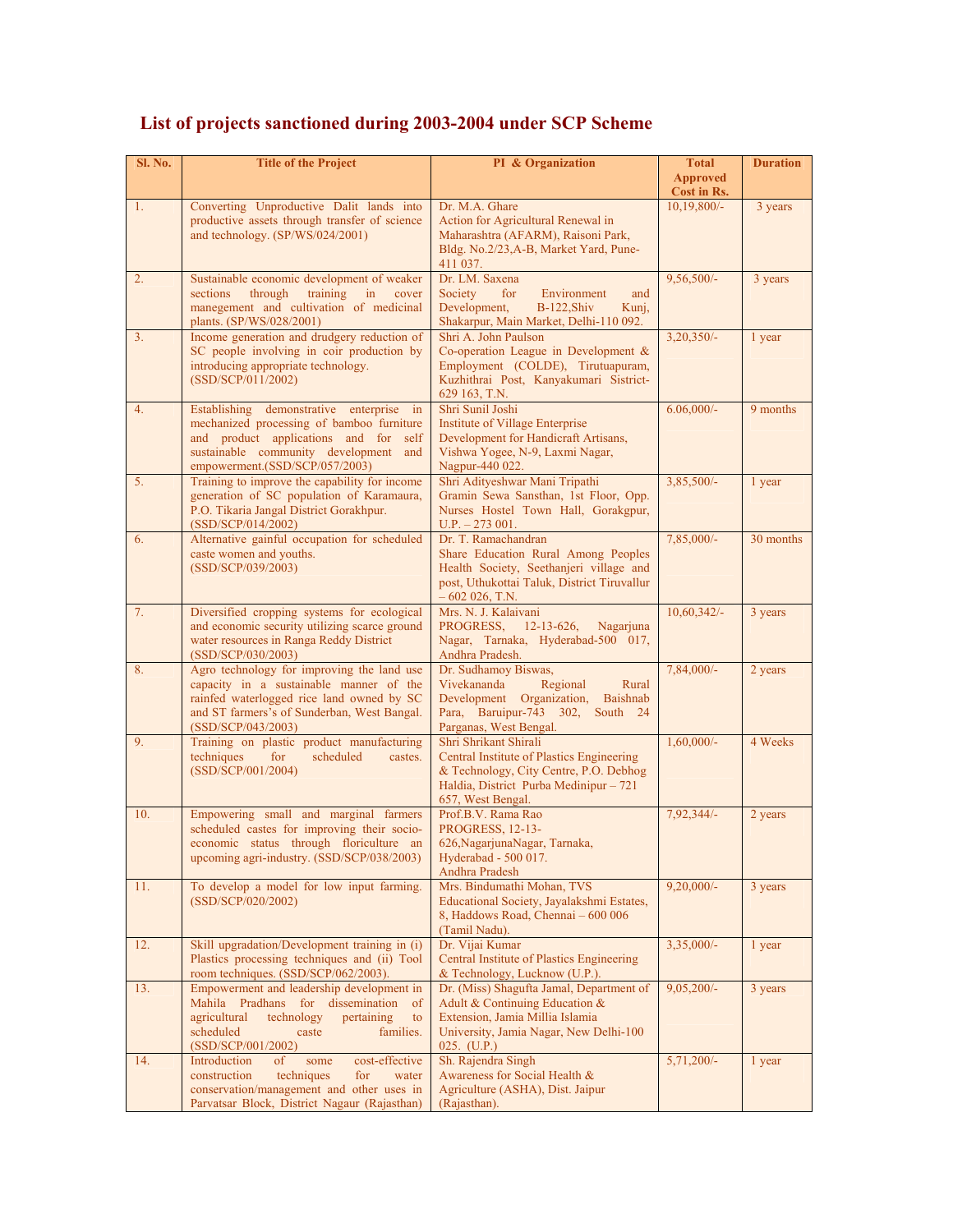|                                                     | (SSD/SCP/015/2004)                                                                                                                                                                                                                                               |                                                                                                                                                                                                                                                                    |                                                                      |           |
|-----------------------------------------------------|------------------------------------------------------------------------------------------------------------------------------------------------------------------------------------------------------------------------------------------------------------------|--------------------------------------------------------------------------------------------------------------------------------------------------------------------------------------------------------------------------------------------------------------------|----------------------------------------------------------------------|-----------|
| 15.                                                 | Increasing income of small/marginal SC<br>farmers through setting up of low cost                                                                                                                                                                                 | Shri Bajrang Lal Sharma<br>Mamta Rehabilitation and Social                                                                                                                                                                                                         | 4,98,000/-                                                           | 2 years   |
|                                                     | nurseries based on innovative scientific<br>techniques. (SSD/SCP/029/2002)                                                                                                                                                                                       | Research Institute, Village -<br>Beenhbayala- 335 041, District Sri<br>Ganganagar, Rajasthan.                                                                                                                                                                      |                                                                      |           |
| 16.                                                 | Skill development programme to provide<br>S&T intervention through state of the art<br>technology on Hand Pump mechanic, Motor<br>Rewinding and Refrigeration and Air<br>Conditioning.(SSD/SCP/067/2003)                                                         | Wg. Cdr. B.C. Prabhakar<br>Sri Jayachamarajendra College of<br><b>Engineering Science and Technology</b><br>Entrepreneurs Park, Manasagangothri,<br>Mysore-570 006.                                                                                                | 7,78,500/-                                                           | 27 months |
| 17.                                                 | EDP on setting up of tiny plastics packaging<br>industries and recycling of plastics for self<br>employment opportunity of SC/ST women.<br>(SSD/SCP/070/2003)                                                                                                    | Dr. S.K. Nayak<br>Central Institute of Plastics Engineering<br>and Technology, B/25, C.N.I. Complex,<br>P.O. Patia, Bhubaneswar -751 024.                                                                                                                          | 4,78,000/-                                                           | 6 weeks   |
| 18.                                                 | To identify and popularize appropriate<br>technologies for water management, health<br>and sanitation.(SSD/SCP/048/2003)                                                                                                                                         | Shri Rajveer Singh<br>The Himalayan Ecology and Treatment<br>of Natural Agriculture Samiti<br>(HETONA), Hetona Niwas, Ladari<br>Complex, N.I.M. Road, Uttarkashi-249<br>193, Uttaranchal.                                                                          | $11,14,600/-$                                                        | 3 years   |
| 19.                                                 | Establishing a leather training unit on<br>traditional vegetable tanning for SC youth in<br>Tiruchirapalli District.<br>(SP/WS/05/2003)                                                                                                                          | Shri A.I. Maria Antoby Joseph<br>Ever Bright Social Service Society, 73,<br>Antoniyar Koil Street, Golden Rock<br>View, Tiruchirapalli - 620 004.                                                                                                                  | 8,44,000/-                                                           | 3 years   |
| 20.                                                 | Developing and field testing cycle rickshaw<br>for passengers with low-cost oil hydraulic<br>disc brakes, garbage collection and school<br>transport. (SSD/SCP/044/2003)                                                                                         | Shri C.P. Bhatnagar<br>Socio-Economic and Development<br>Society (SEEDS), RZF 754/29, Rajnagar-<br>II, Palam Colony, New Delhi - 110 045.                                                                                                                          | $11,32,000/-$                                                        | 18 months |
| 21.                                                 | Organize<br>skill<br>development<br>training<br>programme in the trades of Refrigeration $\&$<br>Air Conditioning Repair & servicing,<br>Computer hardware repair, servicing &<br>networking and Mobile phones repair &<br>servicing. (SSD/SCP/007/2004)         | Prof. S.H. Kekre<br>Birla Institute of Scientific Research, 27,<br>Malviya Industrial Area, Jaipur-302 017<br>(Rajasthan).                                                                                                                                         | 3,90,500/-                                                           | 12 weaks  |
| 22.                                                 | Income generation for scheduled caste<br>through science and technology, intervention<br>low-cost processing & preservation and value<br>addition of fruits and vegetables in<br>Jaisinghpur block, Sultanpur district, U.P.<br>(SSD/SCP/023/2001)               | Shri Dinesh Kumar Tewari<br>Institute of Science and Technology for<br>Rural Development, D-141/5, Indira<br>Nagar, Lucknow-226 016.                                                                                                                               | $6,41,000/-$                                                         | 18 months |
| 23.                                                 | Promotion of Agri based livelihoods in<br>scheduled caste community in Niwari block,<br><b>District</b><br>Tikamgarh<br>(M.P.)<br>SSD/SCP/005(4)/2004.                                                                                                           | Dr. Shailendra Nath Pandey Development<br>Alternatives, 1087, Civil Lines, Jhansi,<br>Uttar Pradesh.                                                                                                                                                               | 17,48,000/-                                                          | 3 years   |
| 24.                                                 | To develop low-cost construction techniques<br>for selected SC members to increase their<br>incomes and employment in Khasoli Cluster,<br><b>Block Churu (Rajasthan)</b><br>(SSD/SCP/016/2004)                                                                   | Sh. Bhawar Lal Ruyal<br>Nav Yuvak Mandal Sansthan, Khasoli,<br>Churu (Rajasthan).                                                                                                                                                                                  | $9,65,800/-$                                                         | 2 years   |
| 25.<br>$\ddot{1}$<br>$\overline{ii}$<br>iii)<br>iv) | Empowerment of SC Sericulturists through<br>State-of-Art Sericulture technologies.<br>(SSD/SCP/014/2004) Part-A,B,C,D<br>Kodathi - 560 035, Karnataka.<br>Chamarajanagar-571 13, Karnataka.<br>Salem - 636 003, Tamil Nadu<br>Anantapur -515 001, Andhra Pradesh | Dr. T.M. Veeraiah<br>Regional Sericultural Rsearch Station,<br>Central Silk Board, Ministry of Textiles,<br>Government of India, Kodathi - 560 035,<br>Karnataka.<br>Dr.C.C.Choudhuri, RSRS, Chamarajanagar<br>Dr.S.M.H.Qadri, Salem<br>Dr. S. Amarnath, Anantapur | $A-6,53,000/-$<br>$B-5,56,000/-$<br>$C-5,75,000/-$<br>$D-5,75,000/-$ | 3 years   |
| 26.                                                 | Plumbing.<br>Cookery,<br>Carpentry,<br>House<br>electrician, P.C. Software basics and scooter<br>mechanic                                                                                                                                                        | Shri J.M. Noronha<br>Agnel Charities (Agnel Seva Sangh),<br>Agnel Technical Education Complex,<br>Agnelgany, Verna Goa - 403 722.                                                                                                                                  | $20.75,600/-$                                                        | 3 years   |
| 27.                                                 | Upliftment of the socio-economic status of SC<br>goat farmers through upgradation of local<br>goats with Jamanapari goats, in Ambah block,<br>District Morena M.P.<br>(SSD/SCP/040/2002)                                                                         | Dr. Uma Shankar Sharma<br>Madhya Pradesh Vigyan Sabha, 9A,<br>Civil Lines, Char Bunglows Road,<br>Professor's Colony, Bhopal - 462 002<br>(M.P.).                                                                                                                  | $9,12,500/-$                                                         | 3 years   |
| 28.                                                 | unemployment<br>Addressing<br>and<br>poverty                                                                                                                                                                                                                     | Dr. Vivek Sharma                                                                                                                                                                                                                                                   | 19.90,000/-                                                          | 3 years   |